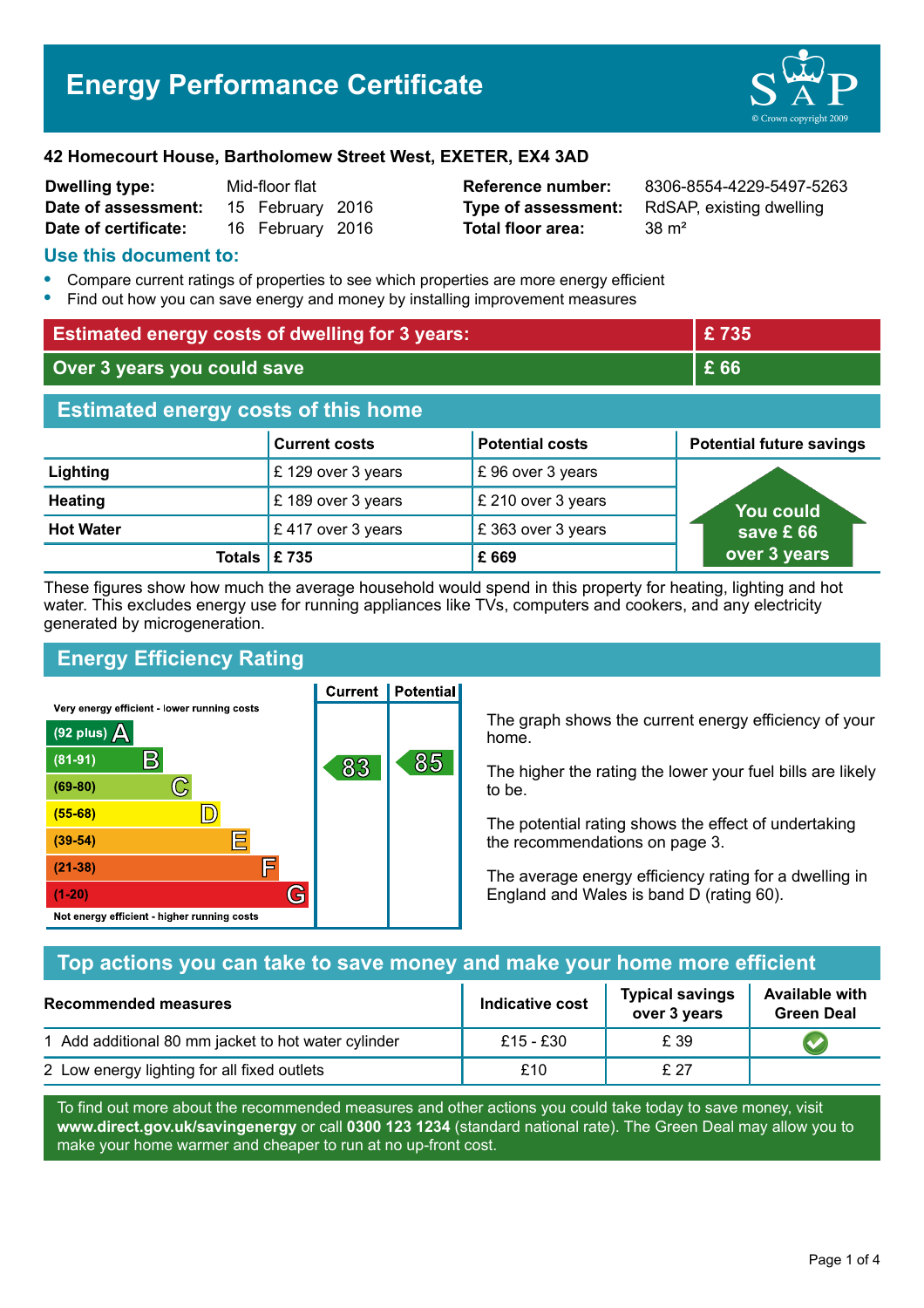#### 16 February 2016 RRN: 8306-8554-4229-5497-5263

**Energy Performance Certificate**

## **Summary of this home's energy performance related features**

| <b>Element</b>        | <b>Description</b>                          | <b>Energy Efficiency</b> |
|-----------------------|---------------------------------------------|--------------------------|
| Walls                 | Cavity wall, filled cavity                  | ★★★★☆                    |
| Roof                  | (another dwelling above)                    |                          |
| Floor                 | (another dwelling below)                    |                          |
| Windows               | Fully double glazed                         | ★★★☆☆                    |
| Main heating          | Electric storage heaters                    | ★★☆☆☆                    |
| Main heating controls | Automatic charge control                    | ★★★☆☆                    |
| Secondary heating     | Room heaters, electric                      |                          |
| Hot water             | Electric immersion, off-peak                | ★★★☆☆                    |
| Lighting              | Low energy lighting in 67% of fixed outlets | ★★★★☆                    |

Current primary energy use per square metre of floor area: 201 kWh/m² per year

The assessment does not take into consideration the physical condition of any element. 'Assumed' means that the insulation could not be inspected and an assumption has been made in the methodology based on age and type of construction.

### **Low and zero carbon energy sources**

Low and zero carbon energy sources are sources of energy that release either very little or no carbon dioxide into the atmosphere when they are used. Installing these sources may help reduce energy bills as well as cutting carbon. There are none provided for this home.

# **Opportunity to benefit from a Green Deal on this property**

The Green Deal may enable owners and occupiers to make improvements to their property to make it more energy efficient. Under a Green Deal, the cost of the improvements is repaid over time via a credit agreement. Repayments are made through a charge added to the electricity bill for the property. To see which improvements are recommended for this property, please turn to page 3. You can choose which improvements you want to install and ask for a quote from an authorised Green Deal provider. They will organise installation by an authorised Green Deal installer. If you move home, the responsibility for paying the Green Deal charge under the credit agreement passes to the new electricity bill payer.

For householders in receipt of income-related benefits, additional help may be available.

To find out more, visit **www.direct.gov.uk/savingenergy** or call **0300 123 1234**.

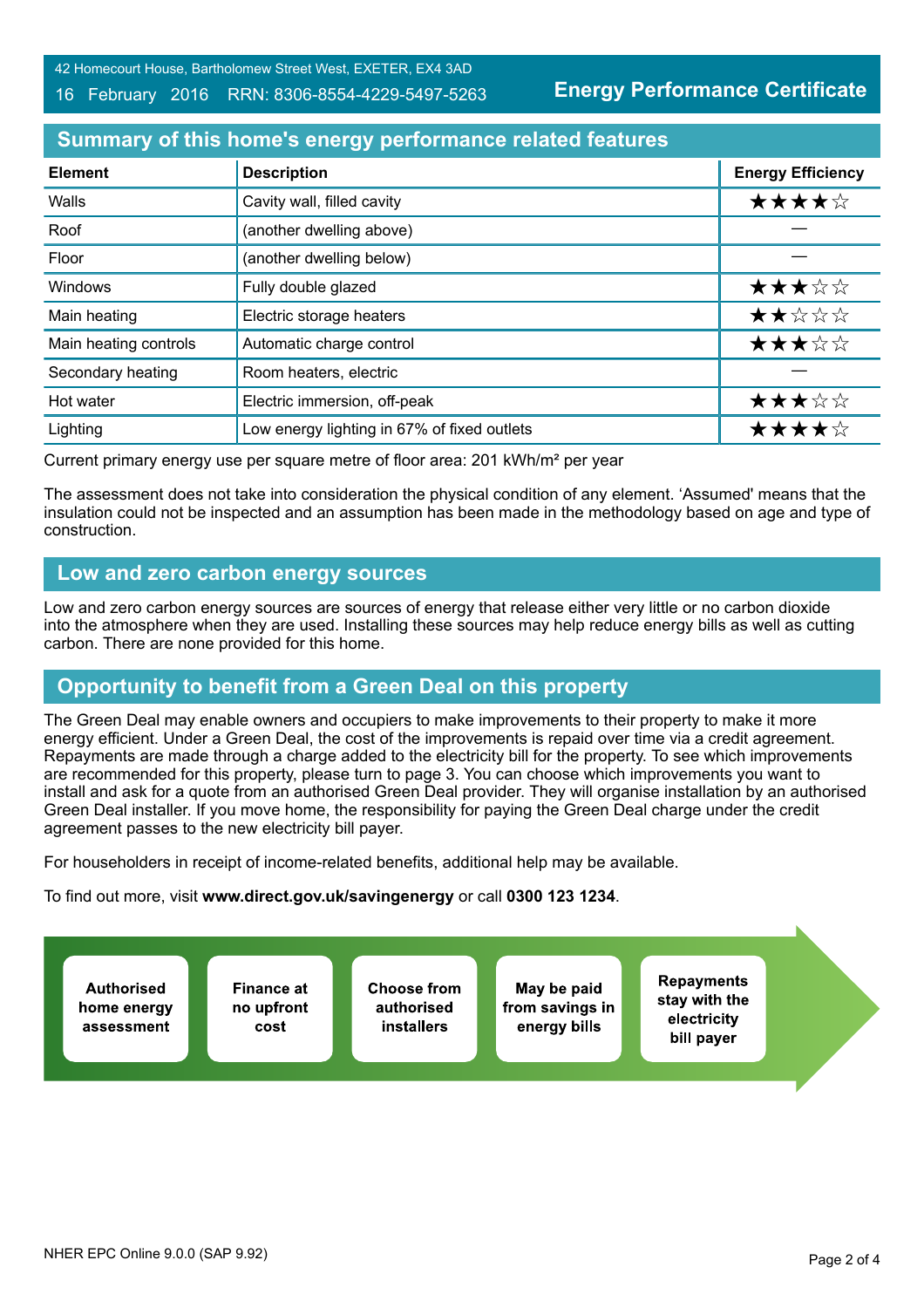#### 16 February 2016 RRN: 8306-8554-4229-5497-5263

### **Recommendations**

The measures below will improve the energy performance of your dwelling. The performance ratings after improvements listed below are cumulative; that is, they assume the improvements have been installed in the order that they appear in the table. Further information about the recommended measures and other simple actions you could take today to save money is available at **www.direct.gov.uk/savingenergy**. Before installing measures, you should make sure you have secured the appropriate permissions, where necessary. Such permissions might include permission from your landlord (if you are a tenant) or approval under Building Regulations for certain types of work.

Measures with a green tick  $\bullet$  are likely to be fully financed through the Green Deal since the cost of the measures should be covered by the energy they save. Additional support may be available for homes where solid wall insulation is recommended. If you want to take up measures with an orange tick  $\bullet$ , be aware you may need to contribute some payment up-front.

| <b>Recommended measures</b>                          | <b>Indicative cost</b> | <b>Typical savings</b><br>per year | <b>Rating after</b><br>improvement | <b>Green Deal</b><br>finance |
|------------------------------------------------------|------------------------|------------------------------------|------------------------------------|------------------------------|
| Add additional 80 mm jacket to hot water<br>cylinder | £15 - £30              | £13                                | <b>B84</b>                         |                              |
| Low energy lighting for all fixed outlets            | £10                    | £9                                 | <b>B85</b>                         |                              |

# **Choosing the right package**

Visit **www.epcadviser.direct.gov.uk**, our online tool which uses information from this EPC to show you how to save money on your fuel bills. You can use this tool to personalise your Green Deal package. Public services all in one place



| <b>Green Deal package</b>          | Typical annual savings |
|------------------------------------|------------------------|
| Hot water cylinder insulation      | Total savings of £13   |
| Electricity/gas/other fuel savings | £13/£0/£0              |

You could finance this package of measures under the Green Deal. It could **save you £13 a year** in energy costs, based on typical energy use. Some or all of this saving would be recouped through the charge on your bill.